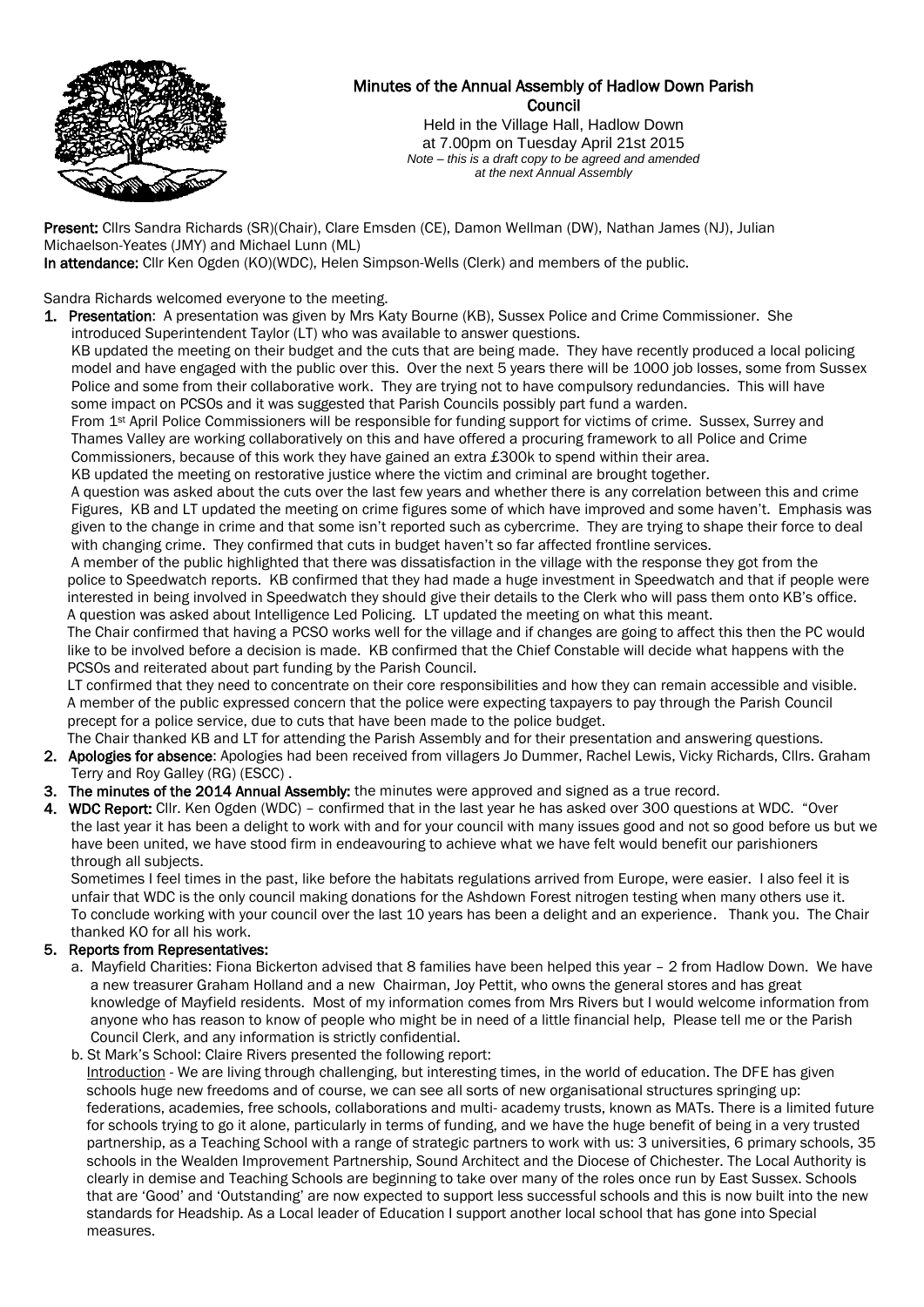#### So, interesting times!!

 Standards - St Mark's has managed to maintain high standards of attainment and achievement with 100% of the Y6 pupils making expected or more than expected progress. One pupil with a high statement of SENs was unable to access the SATs tests so that when you look at the league tables, you will see we are shown as 88%, as each pupil represents 12.5% in a cohort of 8. I am afraid the league tables are highly misleading.

 In September, we will begin testing 4 year olds with a new statutory baseline test and we have selected the most user friendly for the children from a government approved selection. The DFE have decided to abandon levels and there will be aptly named AWOL (Assessment without levels) which schools have been left to organise for themselves. As a Teaching School we have gathered our Assessment leaders together to develop new strategies which will be shared at a conference at the AMEX stadium with other schools.

 In October, we were the first school to be inspected under the new, and far more rigorous, framework for Church school inspections known as a SIAMs inspection (Statutory Inspection for Anglican and Methodist Schools). The inspector spent the day gathering evidence: scrutinising books, observing lessons, looking at data, speaking to parents and governors. I am delighted that the school was given 'Outstanding' in all areas.

 With a new DFE focus on 'British values', following the radicalisation of pupils in some schools, we are still focusing on a termly Christian value but linking it with British Values e.g. forgiveness with reconciliation, endurance with tenacity. The key message is that whatever anyone's faith or beliefs, British law will always supersede. The Ofsted inspection framework also has a key focus on this dimension.

 New Developments - As part of a Teaching School Maths Hub (1 of only 32 in the country) we have been given funding by the DFE to use the Singapore maths Textbooks and have received 5 days training and the materials. The Y1 children are the first group to use this 'mastery' approach which develops in depth learning and already we can see amazing progress by all of the children involved.

 St Mark's has received a generous government grant via the Diocese towards building a new class area. As with all building work, nothing runs smoothly, but we will get there. We are delighted to have re-recruited John Eliot to act as our project manager- bribery and corruption in the form of cake does work. We have taken an exciting decision to re-structure to 4 classes in order to cater for the bulges of children we have moving through the school. There will not be a change in the number of children at the school but they will be organised differently, so there is no additional problem regarding parking in School Lane. One big advantage of being a Teaching School is that we can appoint our own graduate teacher trainees through 'School Direct' and they spend 4 days in school learning on the job and 1 day at University. We have had a fantastic trainee since October and Miss Harmer has applied for and was successful in becoming our reception teacher for September. We will now have a reception class, Y1/2 Caterpillars, Y3/4 Cocoons, Y5/6-Red Admirals- so what do we call our new class-Egglets?? Chrysalis?? Or another butterfly?? All ideas gratefully received.

Our Friends, are a terrific support and we appreciate all their endeavours on behalf of the school.

Going the Extra Mile - St Mark's is lucky to have staff that will always go the extra mile. Our staff arrive early at school, often before their paid hours, and work with children who come into school early for additional support with reading, writing and maths. Other classes are also held for the gifted and talented pupils who might achieve L6 (usually attained by 14 year olds). We had a L6 mathematician last year.

 All of the St Mark's staff are participating, or have participated in leadership courses and we have a staff of 'leaders and learners'.

 We have a special intervention service called 'Talkspace' that works with children who have a range of needs: child protection cases; and emotional needs resulting from a variety of causes. Children that are disturbed emotionally will not be able to learn.

 Safeguarding - Safe children are happy children and we always set out to provide a safe and caring environment. Our main concern is now the world of technology and the internet, where, although accessing some fantastic resources for learning, children are also extremely vulnerable.

 We run e-safety workshops and teach e-safety lessons, but we are still concerned that at home some families may not have got the necessary safeguards on their computers to protect their children and that some children are accessing social networking sites, games and DVDs that are inappropriate for their age.

 Conclusion - If it happens in the village we like to be involved and these events are really enjoyable occasions: the Variety Club panto, the Village Fayre, singing at the TN22 Club lunches, church events, such as, Mothering Sunday. The school is always made to feel welcome at village functions.

 As a school I know we are trusted by our partners to behave in a moral and honest fashion and we have many schools, from East Sussex and beyond, that look to us for help and support. I am proud to say that the work and sharing that is done by St Mark's is for the good of all children and not to build any mini empires. I know I could be a St Mark's bore because there are so many exciting developments I could share with you but time is limited. We may be a small school but we have big ideas and try very hard to anticipate what will be needed for the future. What we can't provide we can access from our many partners.

The Chair thanked Mrs Rivers for all the work she undertakes at the School.

### 6. Reports from Councillors:

### a. Wealden District Association of Local Councils – Cllr. Michael Lunn.

Wealden District Association of Local Councils:

- A Committee Grouping of all local Parish and Town Council elected representatives with Wealden District Council and East Sussex County Council, Sussex Police, East Sussex Fire and Rescue, Sussex Ambulance.
- Meets 4 times a year and enables smaller Councils to come together over common themes / issues and raise concerns to WDC and ESCC.
- Has a sub-committee on planning policy

Issues raised over the last twelve months:

• Concerns over front line Policing in rural areas being scaled back due to restructuring.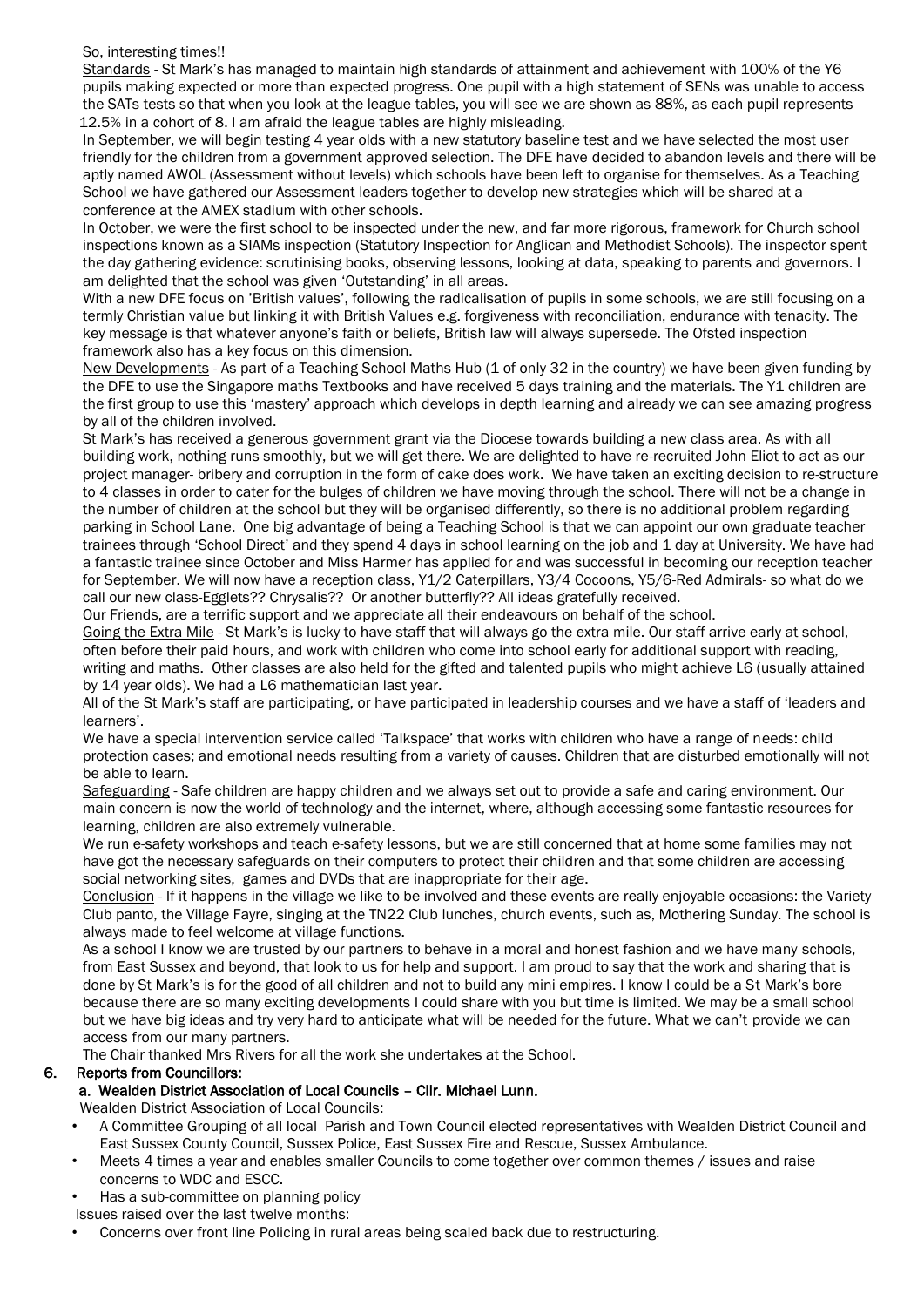- The lack of consultation of removal of car parking in Uckfield High Street which impacts on rural residents shopping in Uckfield
- Safety of our rural roads, and specifically dangerous pot holes in country lanes and speed of traffic in lanes (rat runs).
- Internet speed and mobile phone coverage in rural areas.

Other issues:

- Proposals for Gatwick expansion
- Localised flooding
- Parish funding and ESCC budget cuts
- Sale of Pine Grove, Crowborough
- WW1 anniversary / war graves in Wealden
- Gritting during winter months of rural villages

Going forward:

- To recommend that the Parish continues to attend this forum because it's a useful platform for Parishes to raise common issues, and for Hadlow Down issues to be raised at a larger forum where multiple stakeholders are present.
- Overall Hadlow Down Parish Council has 'punched well above our weight' with getting various lanes resurfaced, and pot holes fixed, drains repaired etc.
- We have challenged the removal of car parking in Uckfield High Street, along with other Parishes.
- We have also given evidence to the Gatwick consultation for future expansion and written to local County and Parliamentary representatives.
- b. Burial Ground, Village Hall and New Community Centre Cllr. Graham Terry read by Cllr Julian Michaelson-Yeates. Burial Ground - Our burial ground, by the church graveyard, is looking particularly trim at the moment. The contractors have been doing an excellent job in keeping the grass cut, the hedges trimmed, the paths swept and the overhanging branches pruned as necessary. Often when I visit there I find a gentleman, a resident of Marlowe House, sitting on the bench and enjoying the peace and quiet. I highly recommend you visit at some time.

Village Hall - We are sitting in it now and I hope you appreciate all the work that has been put in by the Village Hall trustees over the last few years to keep the building going until the new one is built. In the last few years, additional insulation, new heaters, a complete new kitchen and in the last year a complete overhaul of the toilet facilities so that disabled can be accommodated. The latest ventures are the completion of a website giving details of the hall and allowing on-line booking and the replacement of the ceiling tiles which are well past their best. On behalf of us all I thank all the volunteers who give up their time to run the facility and help in such things as the fund raising, coffee and tea events and the deep cleaning that are needed.

New Community Centre - It often seems that this project grinds slowly but a large part of the current work has involved the playing field work which has been highly successful. The reason that this forms part of the Community Centre project is that when we come to raise the main funding, having a sports facility that is well used will give us access to sports funding for the pavilion part of the project. So what has happened? The local lottery is now just over 12 months old and has raised income of over £1,300 so far and is well into renewals for the next 12 months. Two further surveys have been conducted – and, yes, we do have bats locally! – and two grants have been obtained to repair and drain the sports area of the field. A huge amount of work went into these grants, led by Bob Lake, and their success will mean that once the work is completed we can encourage back the football we lost because of the unusable surface. Two Lawful Development Certificates have been obtained. These mean that despite the current ban on building within 7 kilometres of the Ashdown Forest we can use the existing pavilion and hall as a base point and get a new building 25% bigger than their combined area. The committee also achieved charitable status as a CIO (Charitable Incorporated Organisation), which will again allow access to funding streams that non-charitable status would not. Finally, a public meeting was held and those attending fully supported the various measures being taken.

## c. Youth, Emergency Planning and Playing Field – Cllr. Nathan James

Playing Field - There has been a lot of work behind the scenes at the playing field in the last year. Bob Lake and the Playing Field Committee have worked very hard to get grants for the drainage work that will be undertaken this summer. This will make a large improvement to the top half of the playing field. As well as the drainage the committee has worked tirelessly on maintenance and the upkeep of the play area and the playing field itself. The last year has once again seen two wonderful events happen at the playing field, first there was the village fayre which was well attended and the bonfire night celebration which was a great success. I would like to personally thank everyone who was involved with both events and a massive thank you to the Playing Field Committee for all their hard work. Last of all I would like to thank Bob Lake for all his hard work for the playing field.

**Emergency Plan** - Even though we have not had many meetings in the past year the meetings we have had, have been very successful. The committee has started work on a new updated leaflet that will contain important information on what to do in case of an emergency and we hope that the leaflet will also contain some useful guidance as well. I would like to personally thank the Emergency Plan Committee for all their hard work in the last year.

Youth - There has not been much to do in the last year on this subject, but I hope that with the new drainage on the playing field we can start to maybe get the younger members of Hadlow Down interested in some of the activities that will be held on the newly drained field.

 I would like to just add a little bit about the work the Parish Council has undertaken on the fingerposts in and around Hadlow Down. We feel the fingerposts are an important part of the village and have started to repair, and in some cases, renew the posts. The Parish Council have started a 6 monthly check on the fingerposts to make sure we can look after these icons of the village to the best of our ability.

### d. Planning – Cllr. Damon Wellman

 Planning has seen further changes over the last 12 months and there seems to be new planning legislation and further relaxation of rules on a monthly basis.

As the economy starts to slowly recover from the last 5 years, we are now seeing more developments, mainly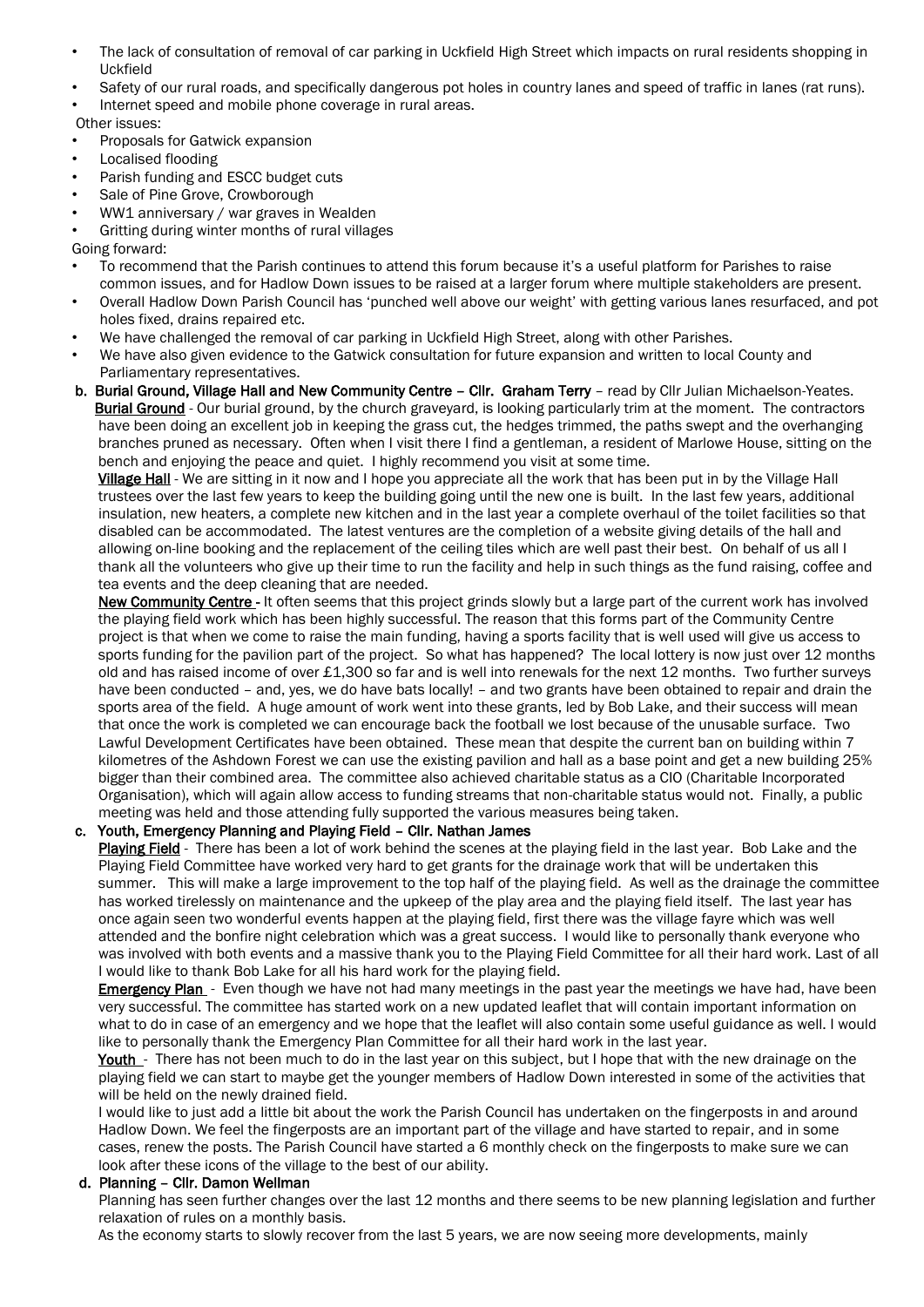residential, being started or continued from previous planning consents.

 The Uckfield regeneration project has been back and forth for consultation and has proved to be another controversial subject, mainly due to the removal of high street parking spaces, as well as the additional 1000 houses to be built in Uckfield out near the bypass, putting further pressure on local resources, infrastructure, transport and local authority. The Ashdown Forest 7km zone continues to be a challenge to various parties and is still a policy that has strong feelings on both sides, although the policy withstood several challenges last year, the use of SANGS now seems likely to be at the forefront of many development discussions.

 Suitable Alternative Natural Green Spaces (SANGS) this is the name given to green space that is of a quality and type suitable to be used as mitigation for residential and where necessary tourism development likely to affect the Ashdown Forest Special Protection Area. It is considered that the provision of SANGS together with a range of on-site and other management measures at Ashdown Forest has the potential to provide an effective means of avoiding or mitigating harm from the effects of recreational pressure from new development.

 The pressure from central government to build more houses and the need for so called affordable & social housing will continue to put pressure on many communities in the south east, along with the added stresses and strains that this brings.

 We have seen several further changes available commercially under planning and this again has further relaxed permissions required to convert to residential, shops for example. Not something that is likely to assist our high streets but will go towards the much talked about housing quotas.

 Planning for village halls and new community centres in Wealden is under constant discussion due to the restrictions of the Ashdown Forest 7km zone, and Hadlow Down Parish Council are keeping a very close eye on this for obvious reasons regarding the proposed new village hall at the playing field.

DW confirmed that he attends the Wealden Parish Planning Panel meeting with WDC planners.

## e. Highways, Strengthening Local Relationships meetings, Footways and Bridleways – Cllr. Clare Emsden Highways:

 Potholes and road surface problems – These continue to be an issue with repairs taking a long time in some instances but the Parish Council continues to press for action, raising it at every opportunity and to the most senior officers of ESCC.

 Gully clearance – In an effort to encourage ESCC to prioritise the gully clearance programme Councillors took on the task of checking gullies in the Parish, including the A272, using maps form the ESCC website. We used a "traffic light" system. Red for urgent work, amber for those needing some attention and green for OK, to get some consistency in our reporting methods. Some notes were also made of road surface issues. Helen collated the results and the report was sent to ESCC Highways.

 Drainage work is currently being carried out on the A272 and patch repairs are due to take place at Shepherds Hill from 8 May for three days between 7 am and 5pm when the road will be closed. Please continue to report potholes and blocked gullies to Highways and also to Helen.

 Speeding vehicles - the Parish Council is looking into various options for monitoring speed as can be seen in the Parish Council Minutes.

 Wilderness Lane - remedial work has been done but we are aware some issues have not been resolved and these are being looked at again.

 Hastingford Lane - complete resurfacing was carried out last May but this May ESCC will be carrying out surface dressing work. The work is expected to take up to three hours, during which time the road will be closed. An information postcard will be delivered to the affected residents.

 Fingerposts - Nathan and I surveyed the Fingerposts in the Parish. Scoring them to a system devised by Nathan. We looked at the state of the paintwork, woodwork and lettering. We have a great variety of designs in the Parish in particular the crowns. It is hoped to have a rolling programme of renovation which will be monitored closely by the Parish Council. ESCC has also contributed towards the costs. Councillors have been contacted when Fingerposts appear to have gone missing or parts gone for repair. This has underlined how much these features are valued in the Parish.

### Strengthening Local Relationship Meetings:

 We have had two meetings with ESCC Highways since the last Parish Assembly. Both parties value these opportunities to have face to face discussions. There is a new Highways Steward who has been taken round the Parish by Graham and he is due to come and do this again in the next few months, so again we can highlight problems to him and press for action.

### Footpaths and Bridleways:

 I attended the ESCC "Shaping the future of our countryside access meeting" on Tuesday 24 February. This involved joining in the discussions about exploring the needs of the Parish and looking into the future with regards to footpaths and bridleways. Progress on this initiative can be monitored at [www.eastsussex.gov.uk/futurecountrysideaccess](http://www.eastsussex.gov.uk/futurecountrysideaccess) Byway 24, A272 to Dog Kennel Lane: Works on this although delayed were completed last summer.

 Byway 25a and 25b, A272 through Gillhope Bank Wood to Brick Kiln Lane: These have not yet scored highly enough to be included in the draft surfacing list for 2015/16. Please report any further deterioration in these Byways to Helen so they can be moved up the priority list.

### **f. Community Plan – Cllr. Sandra Richards**

 For those of you who are new to the village, approx. 4-5 years ago now, the villagers got together and produced a Community Plan. This identifed the priorities for the future of the community up to 2026 in order to improve the quality of life for everyone in Hadlow Down.

We formed a committee to review the plan and to try to take forward some of the aims and targets. The key areas were;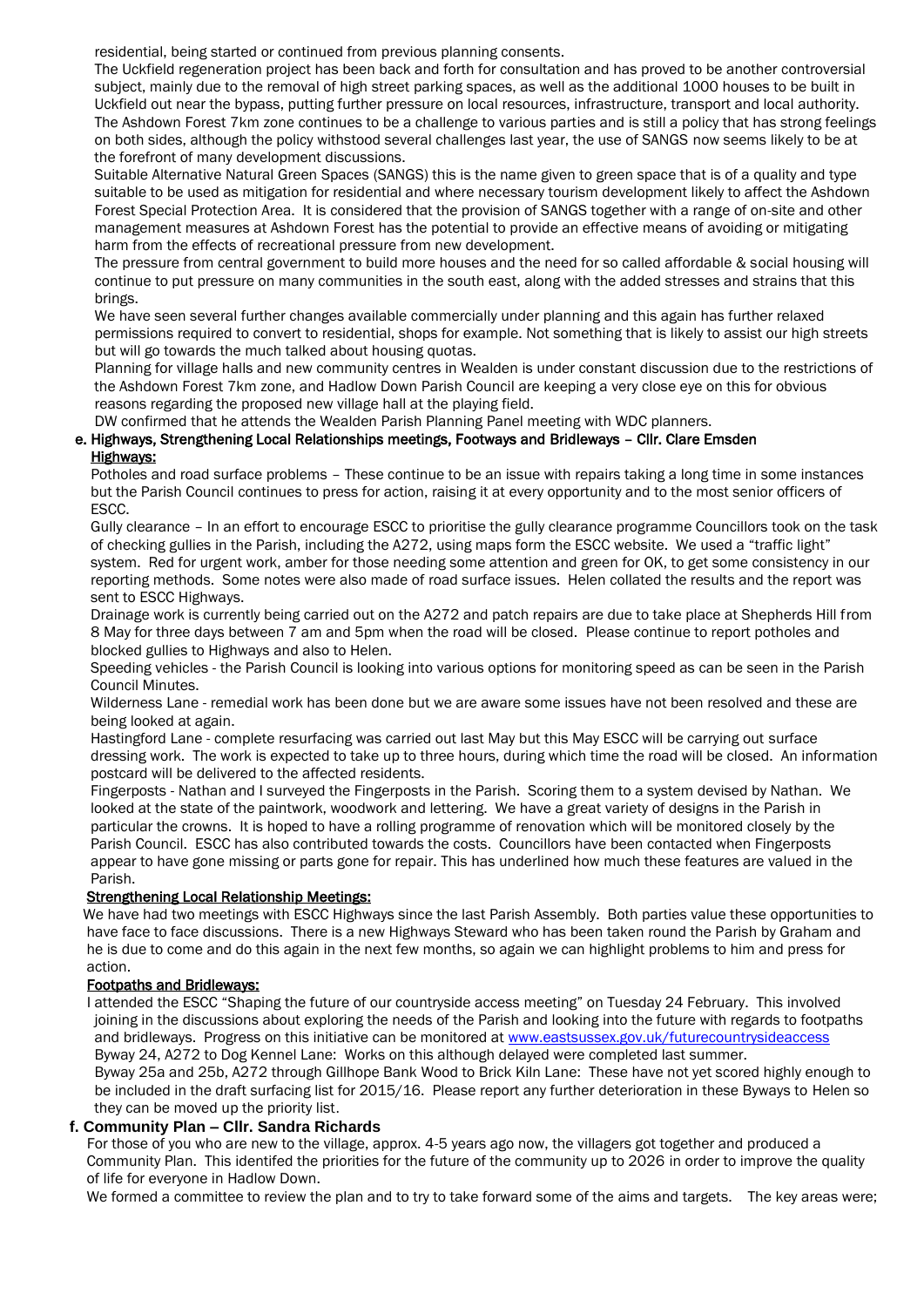- To establish some circular walks of different lengths for different capabilities (e.g. adults & children) to try to allow people to see parts of Hadlow Down that they were unaware of
- To establish some links between bridlepaths to help the many equestrians in our community cross over the A272

 The meetings were making great progress and walks had been identified – unfortunately, one of the key footpaths that we wanted to use is a 'licensed' path and, although it is still being used as a footpath, we are not sure that it will be continued to be used and therefore the plans stalled somewhat. However, after the elections, we will re-establish the meetings and try to take this project forward.

7. Chairman's Report - Cllr. Sandra Richards - I feel that Hadlow Down is extremely lucky that 7 people (our full quota) have volunteered their time to be on the Parish Council (PC). Parishioners who have sat on the Parish Council know that it involves a lot more than 'just' attending meetings once a month. It requires you to have excellent broadband coverage!! as the number of documents that we are required to read on behalf of the village is amazing – some of them, I can officially inform you, appear to be 'gobbledeguck' (we believe it is done on purpose!) and therefore require reading and re-reading by the Councillors and Clerk a number of times to ensure that we have not missed anything that is important to the village. Therefore, I am extremely grateful to all the Councillors who spend a lot of their time in doing their jobs so well. I know I speak on behalf of us all, that we are also extremely lucky to have Helen as our Clerk. She is always extremely professional, knowledgeable and efficient in the work that she does on behalf of the village but manages to do the job with a sense of humour as well and we are extremely grateful to her for all of her help.

 I also have to thank all of the parishioners who volunteer their time on the various village committees such as the Village Hall, HDCC, Playing Field, etc. The progress that these committees have made over the last year is staggering and is only maintained by the extremely hard work of all those involved. Particular thanks has to go the chairmen/women: Bob Lake, Janet Tourell and Fiona Shafer and many congratulations to them for all of the achievements in particular for the awards of grants that they have received.

 Finally, for those who actually read the PC agendas over the last year, you will have seen a number of 'closed session' parts of our PC meetings which are related to the entrance to the Playing Field. Although this has not been formally resolved, we have been given permission to explain what has been going on as it seriously affects the financial figures that are going to be explained in the next part of the agenda.

 Many of you will know that the PC owns the Playing Field itself but the access land to the Playing Field (which has the children's play area on it) is owned by the St Marks School Trust which is part of the Church. The PC have been leasing this land for a large number of years. The lease was due for renewal last year and we were in negotiations with the Church about this renewal as it was especially important taking into account the new Community Centre. The Church offered the PC the option of buying the land which we agreed to do (but were requested to keep this confidential) and we have been trying to move this forward for more than a year. The main problem was that the land had not been registered on the Land Registry and it has taken some time for the Diocese to get this resolved. As we did not think it would take so long (more than one year) we allocated funds in the precept for 14/15 to allow for the purchase of this land and, as it has not yet taken place, these funds have now been transferred into reserves but will be used as soon as the solicitors have finalised the purchase contracts.

 I hope you will agree with the Parish Council that the purchasing of this land as an asset for the village is important as it ensures access to the Playing Field and that the land continues to be used for the benefit of the community. It will also mean that the land on which a new Community Centre will be built will be owned by the Parish Council itself, on behalf of the village.

8. Financial Report – The Clerk presented the attached report. A question was asked about donations.

### 9. Questions from the floor

 A member of the public commented that it was a shame that Cllr. Roy Galley wasn't attending the meeting as he is the village's ESCC representative and that there had been a lot of work undertaken by ESCC Highways in the village in the last year.

 Janet Tourell (Chair Village Hall Committee) thanked the Parish Council for their work, especially the amount of time they have spent on the Village Hall.

DRAFT FINAL ACCOUNTS

#### 10. Closure of business

*.* The meeting closed at 8:35pm when those present enjoyed refreshments provided by the Council.

|                                    |           | 2014-15   |           |           |
|------------------------------------|-----------|-----------|-----------|-----------|
| <b>INCOME</b>                      | 2013-14   |           | 2014-15   |           |
| Balance brought forward            | 6,766.13  |           | 5,372.07  |           |
| Precept                            | 26,527.00 |           | 27,887.00 |           |
| Arlington PC broadband & tel. use  | 243.38    |           | 235.88    |           |
| Arlington PC LCR subs & stationery | 24.05     |           | 9.55      |           |
| Burial ground                      | 505.00    |           | 710.00    |           |
| VAT reclaimed                      | 2,385.92  |           | 1,332.26  |           |
| Refund of planning fee             | 192.50    |           |           |           |
| Refund of overpayment from WDC     |           |           | 142.56    |           |
| Transfer from reserves             |           |           | 556.00    |           |
| Total                              | 36,643.98 | 36.643.98 | 36,245.32 | 36.245.32 |